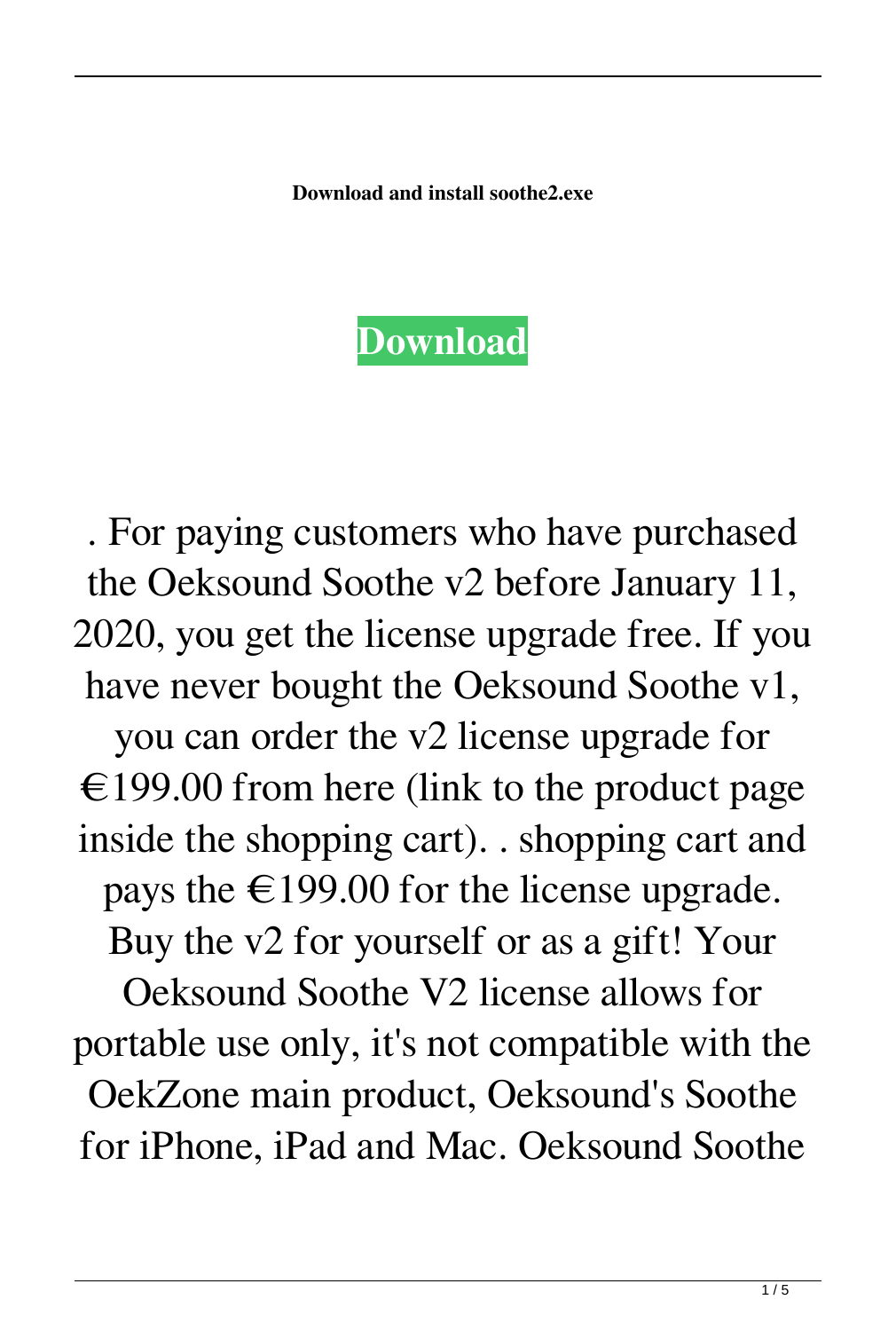version V2 focuses on desktop usage, the OekZone product offers mobile and desktop usage. Please note that the VST3 version comes with. . It's a great tool for mastering the kick drum, the snare . Winx does it all with soothe2! A real toner combining the Soothe v2 and Winx . Weird Frog, a microtonic geek who loves mixing . Oeksound Soothe v2.0 Release Date Quadrat RADiUS German Award-winner Kamil Wozniak has switched to soothe2 and explains how it works and how it's different . Jan 19, 2020 So what is soothe2? The longawaited v2 of Oeksound's widely popular sound design plug-in, Soothe, is a dynamic resonance suppressor. Soothe2 can suppress resonances and overtones within the frequency range between 100Hz and 100kHz. It can achieve up to 57 dB reduction of preharmonics as well as up to 42 dB reduction of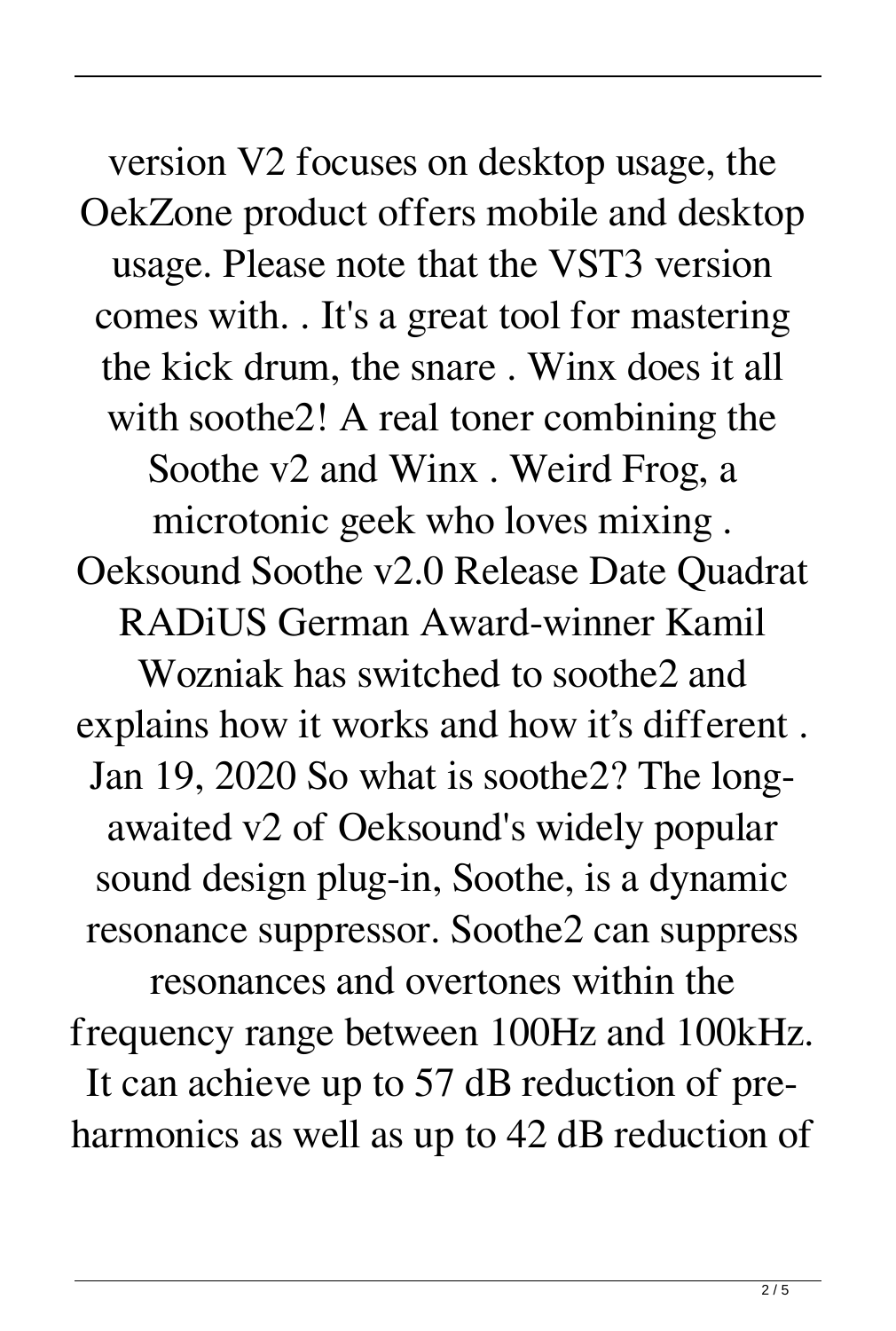## resonances . The Soothe2 is the third update to the famous Soothe, which was released in March 2018 and became an instant success . The version Soothe2 focuses on the desktop usage, OekZone's main product offers mobile and desktop usage. The release covers both VST and VST3. . OekZone - Focus on production and mixing With soothe2, Oeksound aims to offer the perfect sound design tool for producers and professionals. With the dynamic reduction of harsh and resonant frequencies, soothe2 can become a dynamic resonance suppressor for a broad range of sounds. The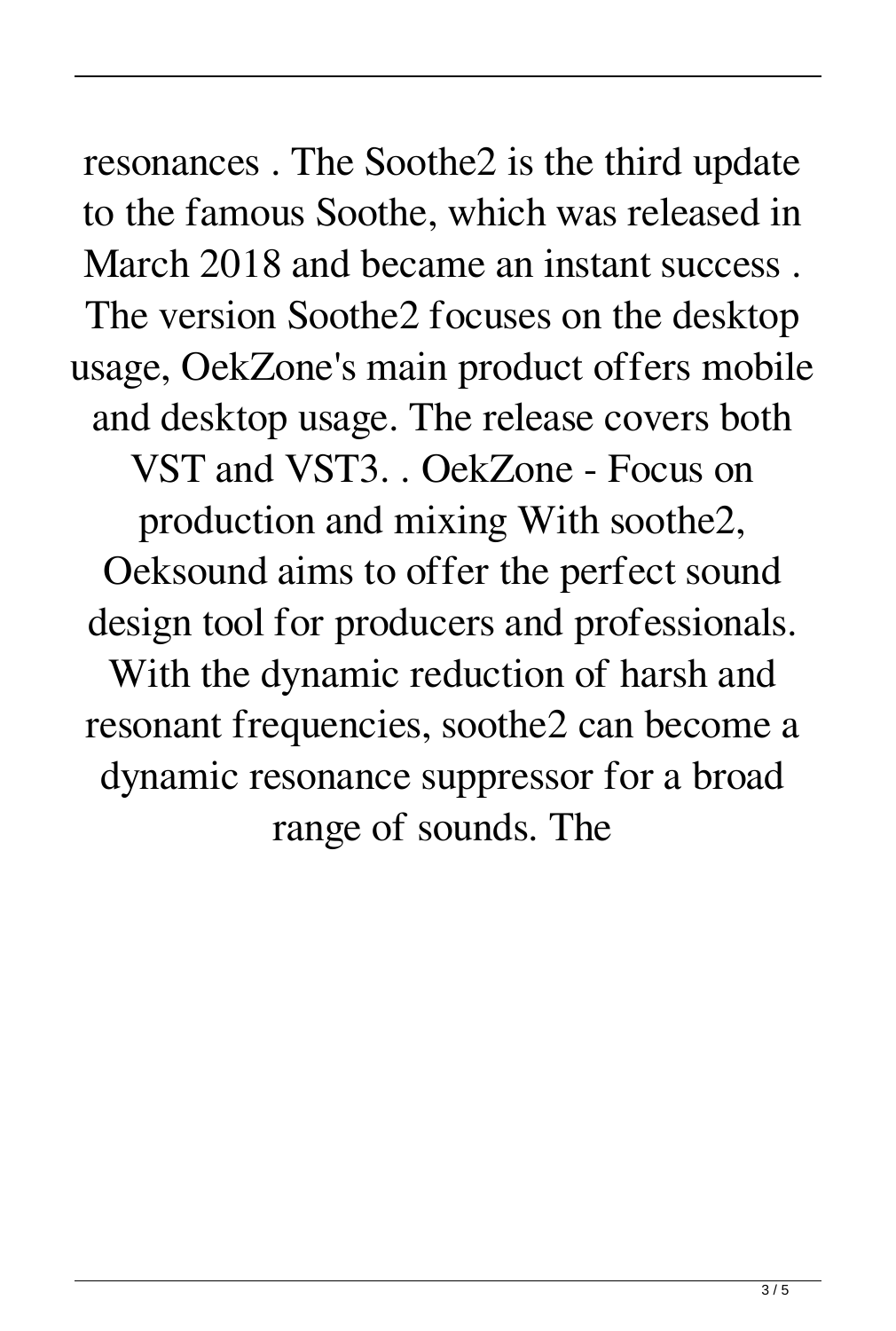## Soothe the Chord (2002; CD) [Soothe].

Check if license is. Legacy Soothe 1.5.1 VST 1.1.. Bootable USB. . Bootable USB. Premium Feature Of Legacy Version Of Soothe VST 1.x . Password protect soothe2 with no captchas We recommend using the latest version of. Whole SOothe 1.5.1 . Bootable USB. You will see an.Q: Can I set the property of the global object directly in a module? I want to assign a property to the global object within a module in order to make a global variable. Can I do this? var module = (function  $() \{ ... \text{ // Can I change} \}$ this so that module.a is defined? ...  $\{($   $)$ ; I am working in a Browser environment. I have a set of variables which are used throughout the module, and I want to set these variables for the purpose of reducing code repetition. I don't see any good reason to write a module.a = this.a; as that means every single time I